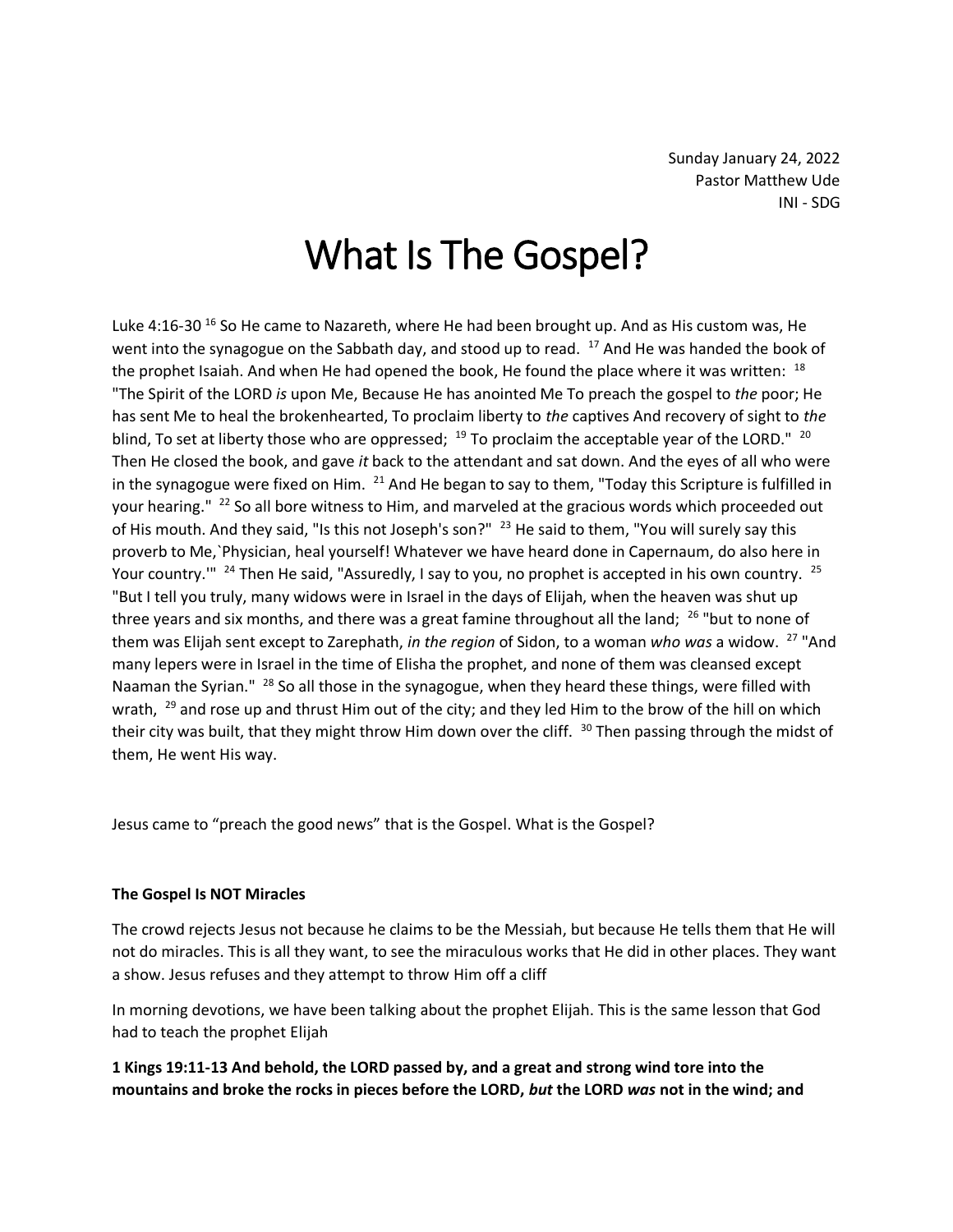**after the wind an earthquake,** *but* **the LORD** *was* **not in the earthquake; <sup>12</sup> and after the earthquake a fire,** *but* **the LORD** *was* **not in the fire; and after the fire a still small voice. <sup>13</sup> So it was, when Elijah heard** *it***, that he wrapped his face in his mantle and went out and stood in the entrance of the cave.**

The gospel was not and is not found in fire and wind, in miracles and earthly power.

"Physician, heal yourself." This is a demand that God prove himself to me. We the people demand miracles they sit in judgement of God. Jesus did not come to prove himself to us. He came to break the chains that hold us, bring us to God, and forgive our sins. Imagine sitting in prison and someone opens the door and offers to lead you to freedom. Do you respond with a demand for miracle?

The gospel is not miracles.

## **The Gospel Is NOT A Prosperity**

The fact that Jesus came to suffer is seen right here in the very first sermon that Luke records at the very beginning of his ministry.

There are too many who think that the purpose of Jesus' gospel is to bring justice to this earth. Martin Luther King Jr taught that the resurrection of Jesus was not a promise to us that we too will arise, but instead a call to rise out of our sin and live in peace and justice on this earth. He considered the resurrection an example not a promise. He considered the gospel a call to live justly with each other.

Justice on earth is a good thing but it is not the purpose of the gospel.

The people reject Jesus, as they will later on. Jesus suffers and calls us to suffer as well.

**Mark 10:21 <sup>21</sup> Then Jesus, looking at him, loved him, and said to him, "One thing you lack: Go your way, sell whatever you have and give to the poor, and you will have treasure in heaven; and come, take up the cross, and follow Me."**

The Gospel is not miracles of prosperity. What is the Gospel?

# **Luke 4:18 He has sent Me to heal the brokenhearted, To proclaim liberty to** *the* **captives And recovery of sight to** *the* **blind, To set at liberty those who are oppressed;**

## **The Gospel Is Healing The Broken Hearted**

Jesus of course healed many people of many diseases, even of death. Luke is clear that this physical healing isn't the gospel. The real healing that Jesus came to do is the healing of the heart that has been crushed. Jesus isn't talking about a heart that has been "broken" because the love of your life broke up with you. The word here isn't broken but crushed. This is a heart which has no hope left. Someone who has been treated unjustly. Someone who has been ridiculed. Someone who has lived in loneliness until they give up. Someone who feels like no matter how hard they try everything and everyone is against them.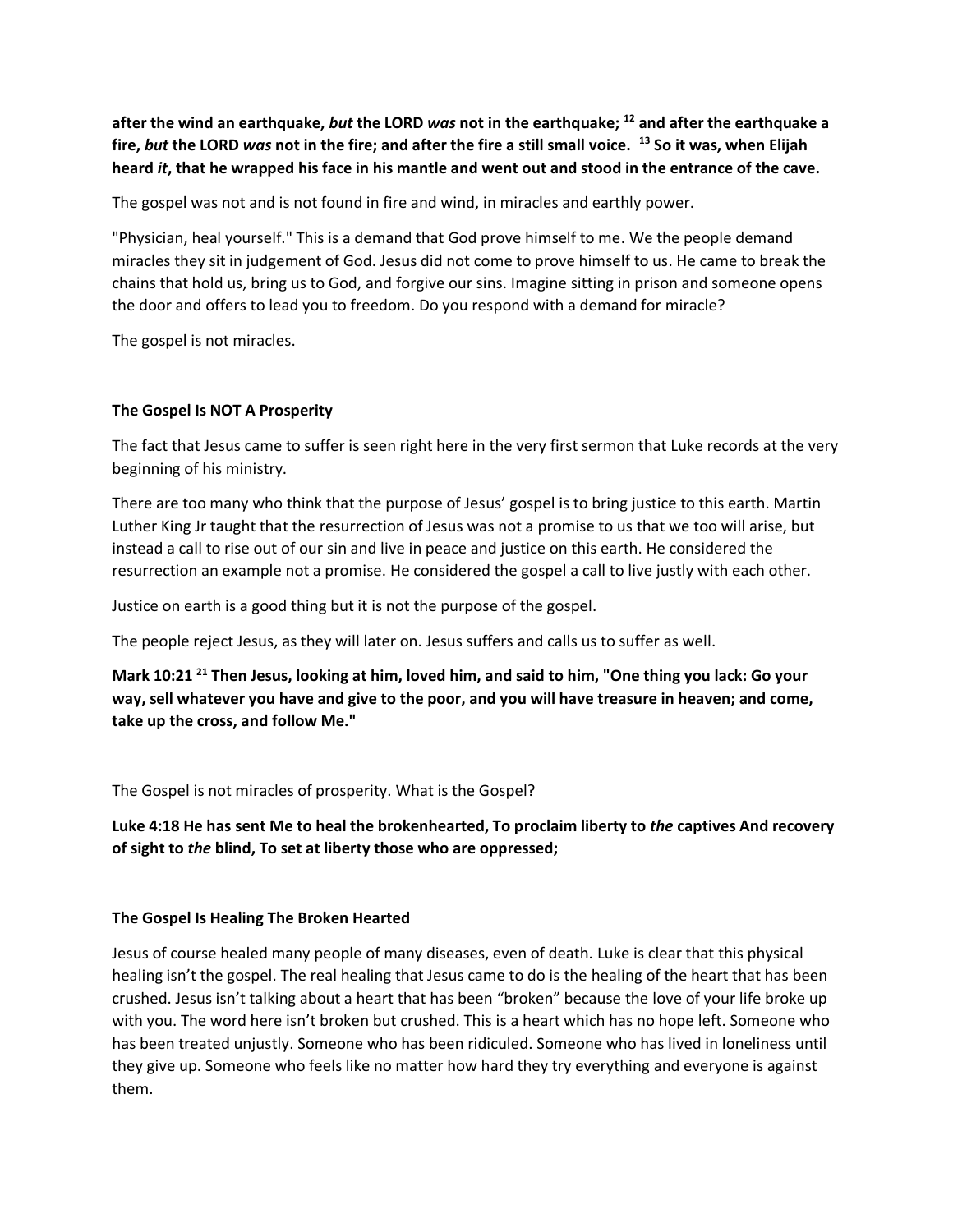To those who simply cannot go on, and feel like there is no hope, the Gospel promises:

**Psalm 46:5 <sup>5</sup> God** *is* **in the midst of her, she shall not be moved; God shall help her, just at the break of dawn.**

**Isaiah 43:2 "When you pass through the waters, I will be with you; And through the rivers, they will not overflow you. When you walk through the fire, you will not be scorched, Nor will the flame burn you.** 

He heals the broken hearted not by fixing all injustices on this earth but by promising to walk by our side while we suffer and to deliver us from the earth to be with him in heaven.

## **The Gospel Is Liberty To The Captives**

We often talk about addiction with regard to certain more visible sins, alcohol, drugs, gambling etc. But all sins have an addictive nature, even if it is not as visible or as devasting to our life as some others. All of us are tempted and give in to sin once and having given in once that sin becomes more and more a part of our life. As Paul reminds Titus:

**Titus 3:3-5 <sup>3</sup> For we ourselves were also once foolish, disobedient, deceived, serving various lusts and pleasures, living in malice and envy, hateful and hating one another. <sup>4</sup> But when the kindness and the love of God our Savior toward man appeared, <sup>5</sup> not by works of righteousness which we have done, but according to His mercy He saved us,**

The gospel is the release from the addiction of sin. It is only God's word and sacraments which can break those chains, forgive our sins and teach us to live to Christ

## **The Gospel Is The Acceptable Year Of The Lord**

This is a reference to the year of Jubilee. Every 50 years the Jews were to celebrate Jubilee for the entire year. All land was given back to the hereditary rulers. All slaves were set free. All debt was forgiven. When Jesus announces the year of Jubilee he is proclaiming that it exists in perpetuity. It is now and always will be the year of the Lord's Jubilee.

To quote pastor Arthur A Just Jr:

"This message of release unites the OT and the NT. It reveals to the hearer how his Baptism initiates him into a life of continual release, sustained in the Lord's Supper." [Concordia Commentary, Luke 1:1-9:50]

Baptism initiates us into the Lord's year of Jubilee and in that year we live in God's forgiveness. The Lord's Supper renews and us strengthens us to remain within that sphere of Jubilee so that we continue to live in that forgiveness of sins.

**2 Corinthians 6:2 "At the acceptable time I listened to you, And on the day of salvation I helped you"; behold, now is "the acceptable time," behold, now is "the day of salvation "**